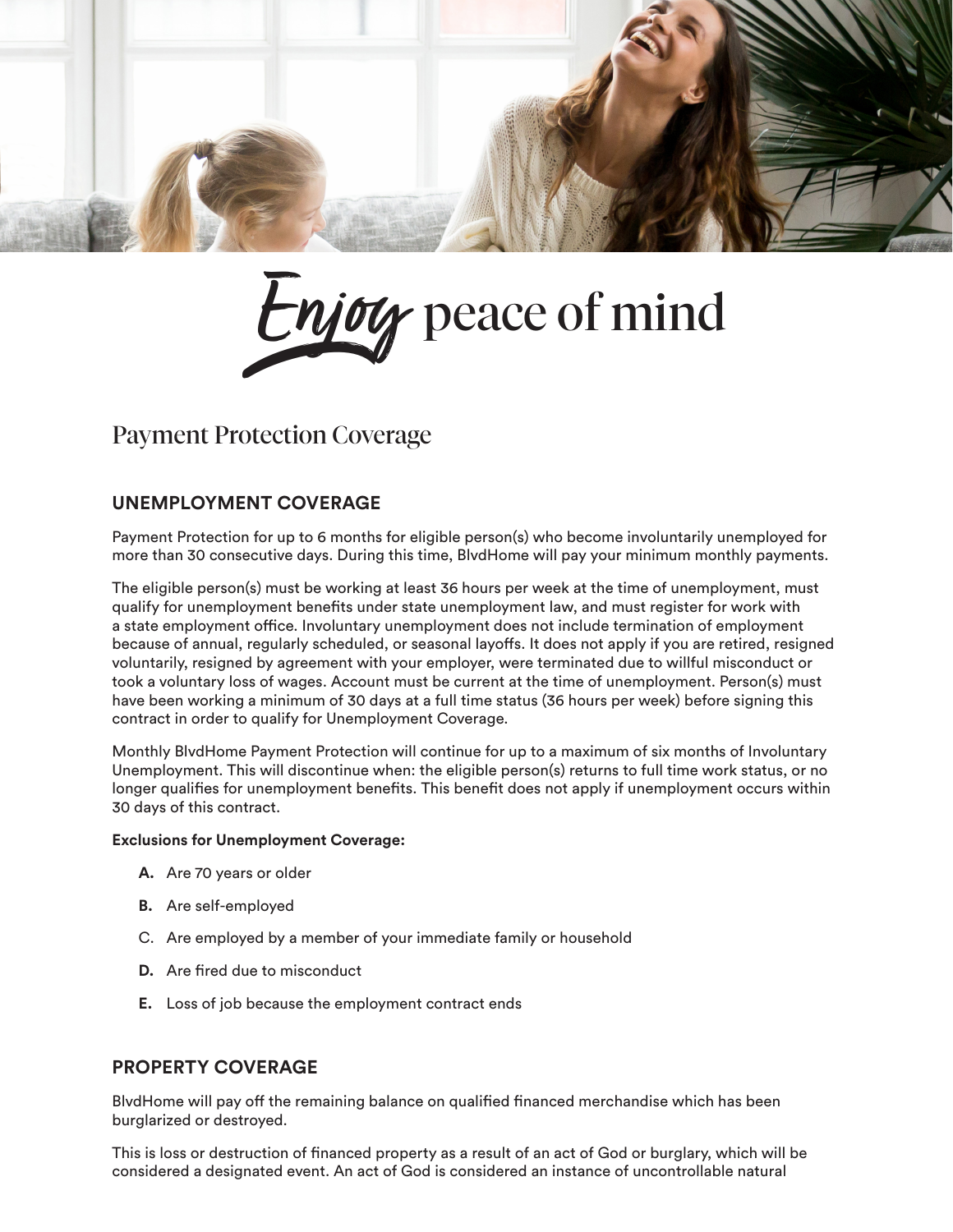forces in operation, e.g. lightning, earthquakes, hurricanes, etc... If an item is given as a gift and is not located at the address on the contract, it will not be covered. The items MUST be in the account holders possession during the event. Damage to financed property which renders the item(s) unusable must occur during a designated event. If items are stolen in a burglary, a police report will need to be filed, and BlvdHome will need to receive a copy of the report for it to be considered for Payment Protection.

Property Coverage excludes flooring, and window coverings. Property Coverage begins immediately after this agreement is finalized, and will continue for the following 24 months or until the items are paid off; whichever comes first. BlvdHome Payment Protection only applies to eligible financed purchases and will cancel the balance of these items on your account (not to exceed \$10,000). When a claim is made and determined to be valid as it pertains to this agreement, BlvdHome will take fair market value of the item(s) in question and cancel that amount off your account balance. Account holder will still be liable for all balances related to any other purchases.

You do not qualify for Property Coverage if you use BlvdHome financing for anything other than BlvdHome products (outside financing excluded).

## **DISABILITY COVERAGE**

BlvdHome will pay off the remaining balance up to \$10,000 if account holder or co-account holder becomes totally and permanently disabled for more than 30 consecutive days.

Total and permanent disability is defined as a sickness or injury that does not allow you to perform normal daily activities. This would include not being able to work in your current profession. The disability must be approved by the U.S. Social Security Administration as a totally permanent disability. BlvdHome must receive a copy of the disability approval from the Social Security Administration. BlvdHome will pay the minimum monthly payment after the first 30 consecutive days of the Covered Event. The maximum amount BlvdHome will pay on the account will not exceed \$10,000. The Covered Event cannot be a pre-existing condition for which you have seen a physician, or medical professional. The benefit start date of your disability must be after the Effective Date.

## **LOSS OF LIFE/TERMINAL ILLNESS COVERAGE**

Life coverage pays off the remaining account balance up to \$10,000 if account holder or co-account holder pass away, or becomes terminally ill prior to age 71.

Loss of Life means account holder or co-account holder pass away. Terminal illness means account holder or co-account holder are diagnosed with a terminal illness that has a prognosis of 6 months or less. Loss of Life Coverage pays the entire account balance up to \$10,000. This excludes any purchases made following a Loss of Life or terminal illness claim. This benefit starts upon Loss of Life or terminal Illness with a prognosis of 6 months or less to live for either you or co-account holder.

Proper documentation for Loss of Life includes official death certificate. Proper documentation for Terminal Illness Coverage includes physician documentation and any other relative documentation used for medical proof.

### **TERMS AND CONDITIONS**

BlvdHome Payment Protection provides entire balance cancellation for the following designated events: Death, Terminal Illness, Loss or Destruction of Eligible Property, Total and Permanent Disability.

**Entire Balance Cancellation:** The amount eligible to be canceled under the designated events of death, total and permanent disability and loss or destruction of eligible property is not to exceed the entire balance on your account as of the date of the occurrence of the designated event up to a maximum of \$10,000. Payment Protection becomes active 30 days after the merchandise has been delivered. Claims must be made within 30 days following an event. BlvdHome Payment Protection is non transferable.